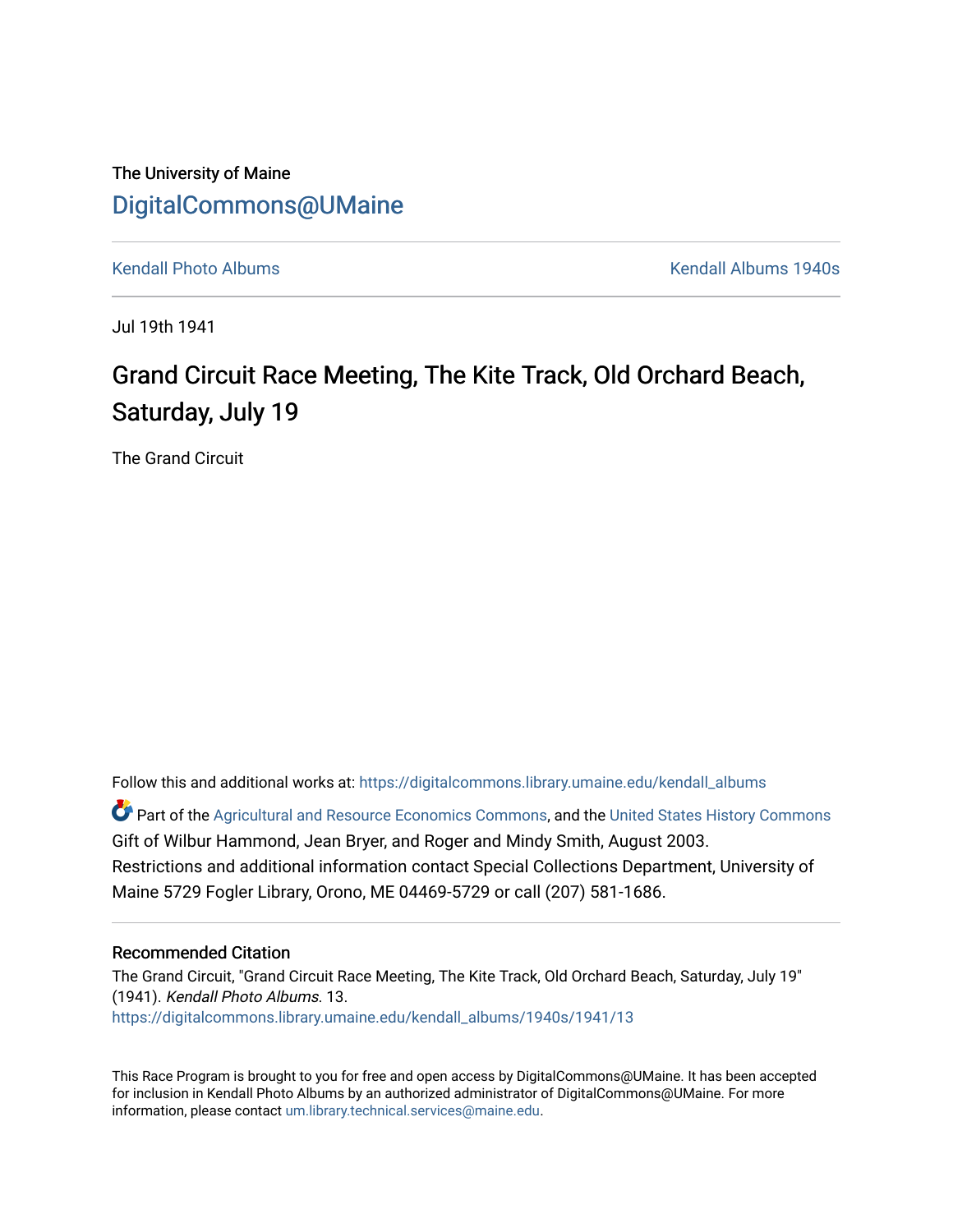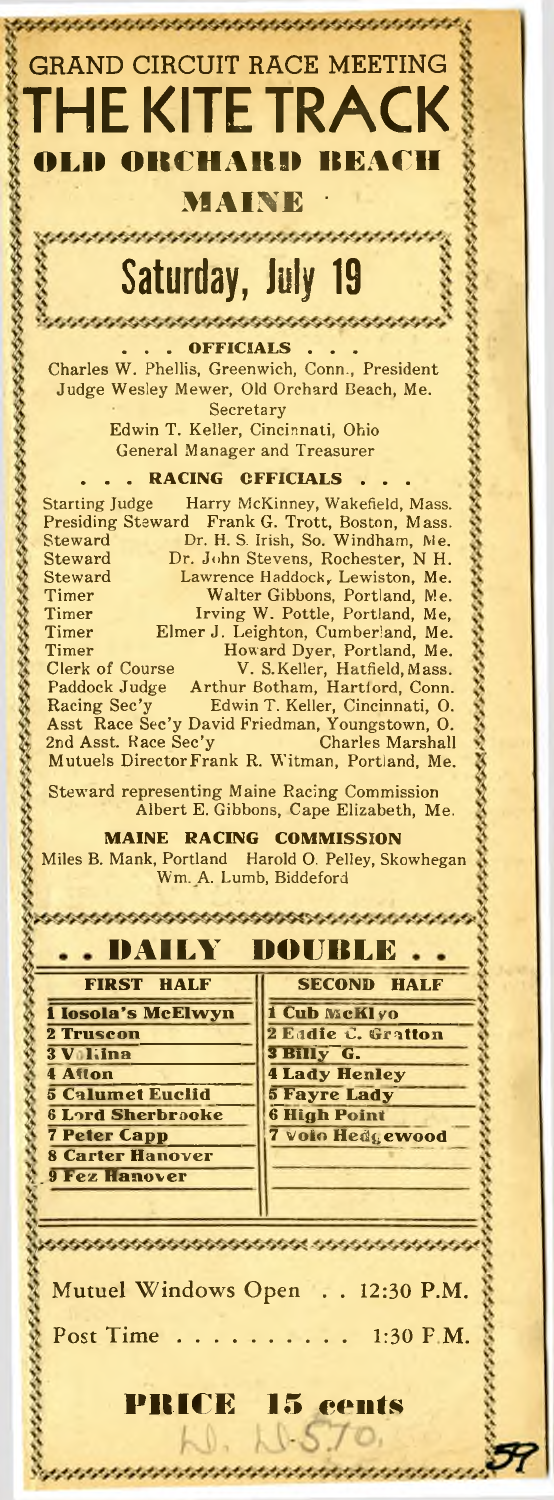|                  | <b>1st Race</b>                                                                                                          |
|------------------|--------------------------------------------------------------------------------------------------------------------------|
|                  | FIRST HALF DAILY DOUBLE<br>01 <sub>2</sub><br>1 Mile                                                                     |
|                  | <b>Classified Trot</b><br><b>Phalen</b>                                                                                  |
| A241             | <b>IOSOLA'S McELWYN b.m.</b><br>Blue-White<br>1<br>by Mr. McElwyn<br>James Phalen, Newmarket, N. H.                      |
| A242             | <b>D. Miller</b><br><b>TRUSCON b.g.</b><br>$\mathbf 2$<br>green-gold<br>by The Toddler<br>D. Miller, Cedarhurst, N.Y.    |
| A243             | <b>Carlock</b><br><b>VOLTINA</b> br.m.<br>3<br>Brown-White<br>by Volomite<br>Ben White, Longwood, Fla.                   |
| A244             | <b>Preston</b><br><b>AFTON b.g.</b><br>4<br>by McGregor The Great  <br>Green<br>Paul Preston, Rutland, Vermont           |
| A245             | <b>CALUMET EUCLID ch.g./</b><br>Wathen<br>5<br>Brown-Gold<br>by Guy Abbey<br>Dr. G. Rossman, Portland, Maine             |
| A246             | Utton<br><b>LORD SHERBROOKE b.h.</b><br>6<br>Tar<br>by The Caretaker<br>W. H. Bird, Revere, Mass.                        |
| A247             | <b>Havens</b><br>PETER CAPP b.g.<br>$\overline{2}$<br>7<br>Blue-Red<br>by Pluto Watts<br>Havens Stable, Lexington, K.Y.  |
| A248             | <b>Jones</b><br><b>CARTER HANOVER b.g.</b><br>8<br>red-white<br>by The Great Volo<br>Madigan & Whitney, Groton, Mass.    |
| A249             | <b>Cobb</b><br>FEZ HANOVER b.g.<br>9<br>Blue-red<br>by Peter The Brewer<br>Millspring Farms, Genesee, Pa.                |
| $\overline{O}$   | <b>GREEN HEAD NUMBERS</b><br>2nd Race<br><b>SECOND HALF DAILY DOUBLE</b>                                                 |
|                  | <b>Classified Pace / J</b><br>15-16 Mile                                                                                 |
| A <sub>250</sub> | CUB McKLYO b.g.<br><b>Havens</b><br>l<br>by Peter McKlyo<br>blue-red<br>Mrs. E. R. Flagg, Winter Pk., Fla.               |
| A251             | <b>EDDIE C. GRATTON blk.h.</b><br>Maher<br>$\mathbf 2$<br>Orange-Blug<br>by Grattan At Law<br>Paul Secoy, Pittsburg, Pa, |
| A252             | BILLY G. b.g.<br><b>Cleary</b><br>3<br>Black-Orange<br>by Single G.<br>Peterson Brothers, Cumberland, Me.                |
| A253             | Fleisch<br>LADY HENLEY b.m.<br>gold-green<br>4<br>by Peter Henley<br>A. Fleisch, Westwood, N.J.                          |
| A254             | Cobb<br>FAYRE LADY blk.m.<br>5<br>Blue-White<br>by King Direct<br>Millspring Farm, Genesee, Pa.                          |
| A255             | <b>HIGH POINT b.m.</b><br>Miller<br>6<br>by Volomite<br>green rec<br>Haines The Shoe Wizard, York, Pa.                   |
| A256             | VOLO HEDGEWOOD b.g.,<br><b>Safforo</b><br>7<br>by Lusty Volo<br>green<br>Walter Wentworth, Jackson, N.H.                 |
|                  |                                                                                                                          |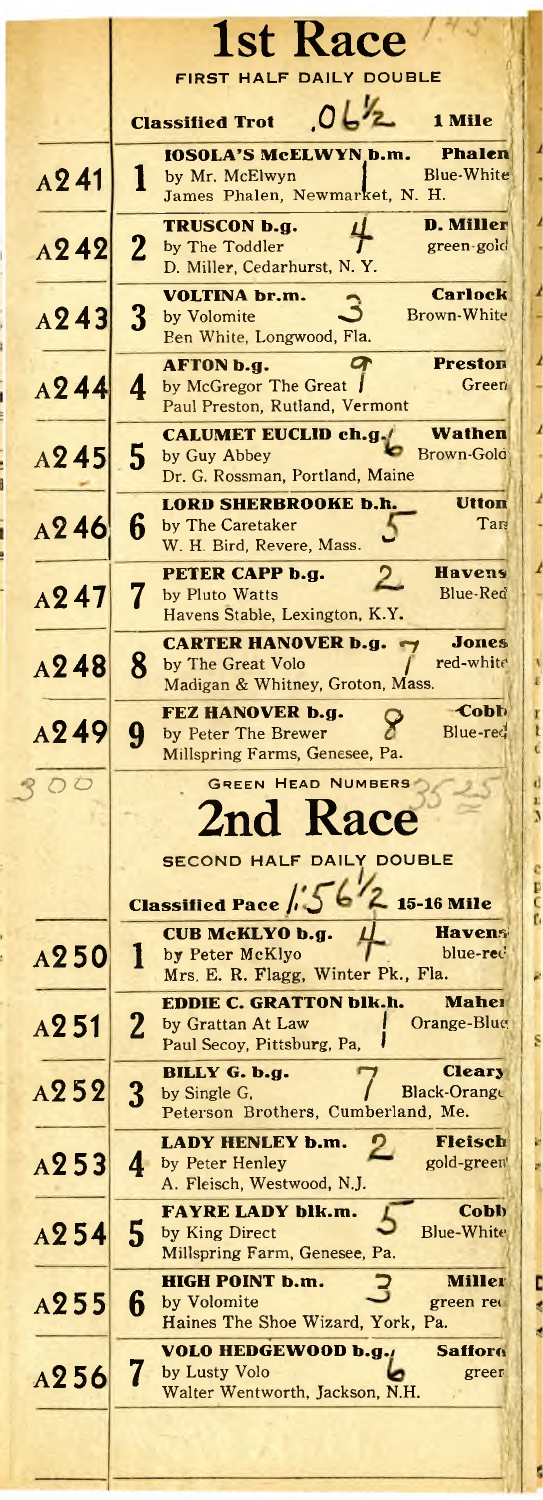|                   | 3rd Race                                                                                                             |
|-------------------|----------------------------------------------------------------------------------------------------------------------|
|                   | Purse \$1,500 1 M<br>2 Yr. Old Stake Pace                                                                            |
| A257              | <b>VOLO BRITTON b.c.</b> $\mathbf{j}$<br>Pownell<br>Orange-Blue<br>by Volomite<br>1<br>Arden Homestead, Goshen, N.Y. |
| A258              | <b>Smith</b><br>PORTIA b.f.<br>$\mathbf 2$<br>maroon-gold<br>by Volomite<br>R. H Johnston, Charlotte, N. C.          |
| A259              | VOLOWAY b.c.<br>Egan<br>$3^{-}$<br>green-gold<br>by Volomite<br>J. Lyle, Syracuse, N.Y.                              |
| A260              | <b>YELLOW BLOSSOM br.f.</b><br>by Volomite<br>green red<br>4<br>M. N. Haines, York, Pa.                              |
| A261              | <b>W. Fleming</b><br><b>JESSIE RECIOR b.f.</b><br>5<br>green-white<br>by Protector<br>Harry Short, Columbus, Ohio    |
| A262              | <b>COURT JESTER blk.c.</b><br>Parker<br>6<br>by His Majesty<br>green-red<br>Egan & Parker                            |
| A263              | <b>BROWN DERBY br.c.</b><br><b>Smart</b><br>by Abbedale<br>green-gold<br>Joseph Neville, Delaware, Ohio              |
| A264              | <b>Berry</b><br>HAL TRIM b.g.<br>8<br>by Hal Dale<br>Blue-Red<br>Thomas Berry, Lexington, Ky.                        |
| A265              | <b>Carlock</b><br>FAY STERLING gr.f.<br>9<br><b>Black-White</b><br>by Volomite<br>Ben F. White, Longwood, Fla.       |
|                   | ORANGE HEAD NUMBERS<br>4th Race                                                                                      |
|                   | Classified Trot /36<br><b>15-16 Mile</b>                                                                             |
| A266              | <b>Lord Sherbrook</b><br>1<br>Utton                                                                                  |
| A267              | Voltina<br>$\overline{2}$<br>Carlock                                                                                 |
| A268              | <b>Calumet Euclid</b><br>3<br>Wathen                                                                                 |
| A269              | <b>Carter Hanover</b><br>$\overline{\mathbf{4}}$<br>Jones<br>Х                                                       |
| A <sub>2</sub> 70 | <b>Afton</b><br>5<br>ö<br>Preston                                                                                    |
| A <sub>2</sub> 71 | <b>Peter Capp</b><br>6<br><b>Havens</b>                                                                              |
| A272              | <b>Iosola's McElwyn</b><br>$\overline{7}$<br>Phalen                                                                  |
| A273              | Truscon<br>8<br>Miller                                                                                               |
|                   | <b>Fez Hanover</b>                                                                                                   |

į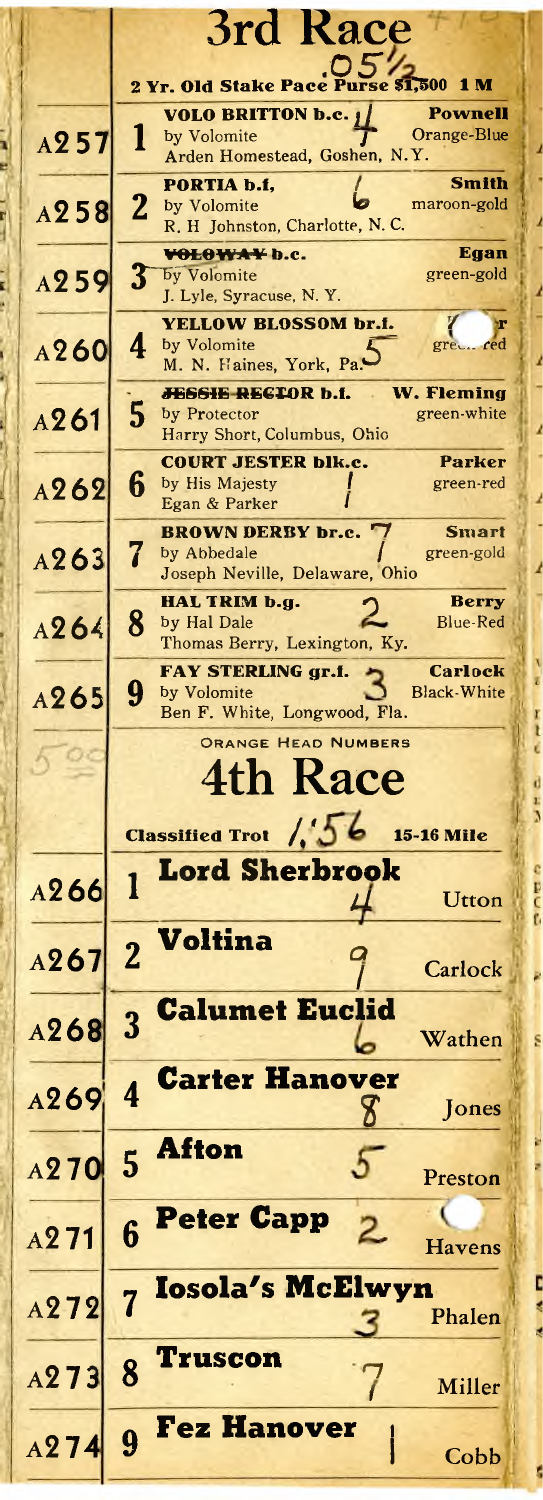**5th Race**  $04\frac{1}{2}$  1 Mile **Classified Pace** ï **Cub McKlvo** 1  $A275$ **Havens Volo Hedgewood**  $\overline{2}$ A276 l Safford Billy G. 3 A277 7 Cleary  $-1$ **Favre Lady** ሬ  $\boldsymbol{\Lambda}$ A<sub>278</sub> l Cobb **Eddie C. Gratton** 5  $A979$ Maher **Lady Henley**  $6$  $A280$ Fleisch **High Point**  $\overline{7}$  $A281$ Miller **BLUE HEAD NUMBERS** 6th Race 2 Yr. Old Stake Pace Purse \$1,500 1 M Volo Britton 1 A282 Pownell d  $\frac{1}{3}$ **Fay Sterling**  $\overline{2}$  $A$  283 Carlock Voloway 3  $A284$ Egan **Brown Derby**  $\boldsymbol{A}$  $A285$ Smart **Hal Trim** 5 2. A<sub>286</sub> š Berry **Court Jester** 6 A287 Parker Portia 7 A<sub>288</sub> Smith **Jessie-Rector** 8 A<sub>2</sub>89 W. Fleming Ē Yellow Blossom 9 A290 Miller PUBLIC ADDRESS SYSTEM FOR THIS EVENT "THE VOICE OF MAINE" "New England's Finest Sound Trailer" **AMUSEMENT CO., Inc.** ROYAL ć **Auburn, Maine**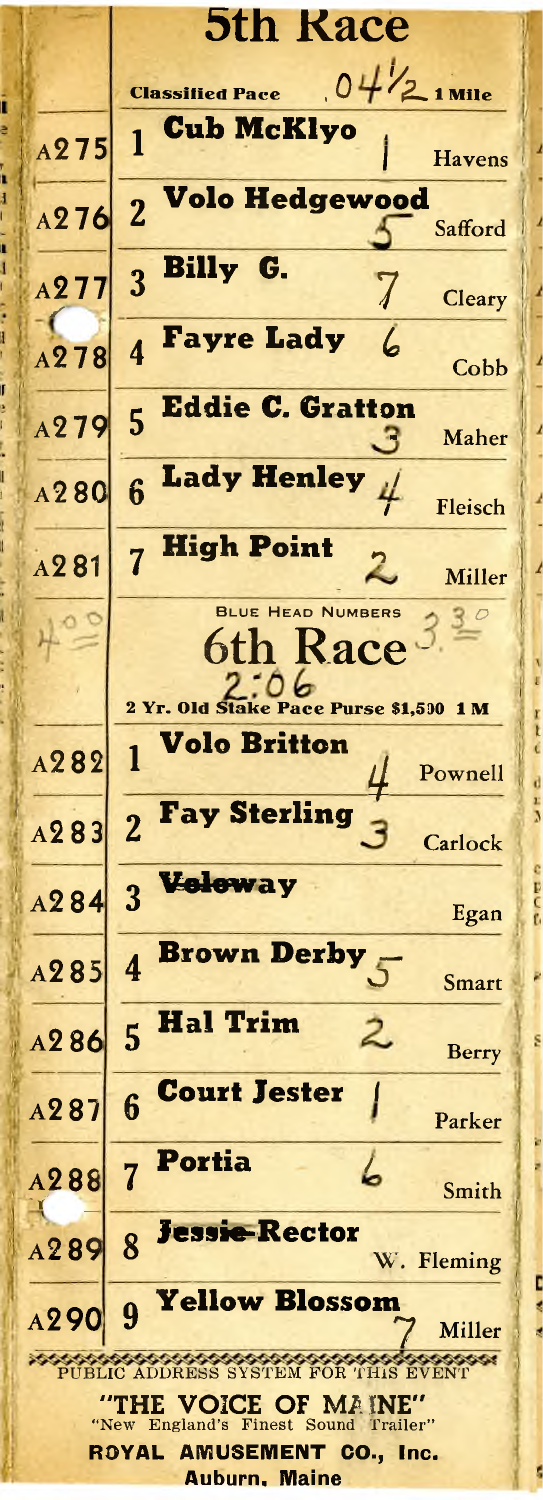|                  | 7th Race                                                                                                                                  |
|------------------|-------------------------------------------------------------------------------------------------------------------------------------------|
|                  | 2.00 <sub>1 Mile</sub><br><b>Jr. Free For All Pace</b>                                                                                    |
| A <sub>291</sub> | <b>ATLANTIC HANOVER b.g.</b><br>Thomas<br>1<br>by Bunter<br>Orange-Blue<br>Hanover Shoe Farms, Pa.                                        |
| A292             | <b>HAL BEE LAUREL br.gy</b><br>Forcier<br>$\mathbf{2}$<br>Maroon-Green<br>by The Laurel Hall<br>Wm. F. Sullivan, Petersham, Mass.         |
| A293             | <b>QUEEN'S MAC ch.h.</b><br>Craig<br>$\overline{\mathbf{3}}$<br>by $Mc-I-Win$<br><b>Maroon-Green</b><br>Fair Oaks Farms, Lexington, Mass. |
| A294             | <b>PIONEER HANOVER b.h.r</b><br>Miller<br>Gold-Brown<br>4<br>by Peter The Brewer<br>W. E. Miller, Washington, D. C.                       |
| A295             | <b>FEDERAL b.h.</b><br>Safford<br>5<br>by Peter The Brewer<br>green<br>Sullivan & Mawhinney, Machias, Me.                                 |
| A296             | <b>FORBES DIRECT b.g.</b><br>Jordan<br>6<br>by Napoleon Direct<br>Brown-Red<br>Mrs. F. J. Gross, Auburn, Me.                              |
| A297             | <b>GRATTAN AXWORTHY b.g.</b><br>Sibe<br>7<br>by Amun Ra<br><b>Blue-Yellow</b><br>W. B. Erkert, Reading, Pal                               |
|                  | <b>BLACK AND WHITE HEAD NUMBERS</b><br><b>8th Race</b>                                                                                    |
|                  | $\overline{OQ}$<br><b>2.10 Pace</b><br>1 Mile                                                                                             |
| A298             | WRAITH br.g.<br>McLeod<br>1<br>by Highland Scott<br>Black Green<br>L. McLeod, Barre, Vermont                                              |
| A299             | <b>SIS ABBE br.m.</b><br>Church Jr.<br>$\mathbf{2}$<br>by Siskiyou<br>Brown-Gold<br>Frank Church, Jr., Cambridge, N.Y.                    |
| A300             | SANDY F. b.g.<br>Cleary<br>3<br>by Sandy Flash<br><b>Black Orange</b><br>Peterson Brothers, Cumberland, Me.                               |
| A301             | LULUEBELLE ch.m.<br><b>Frye</b><br>4<br>by Bert Abbe<br><b>Blue-White</b><br>H. Frye, Mt. Hollyoke, N. J.                                 |
| A302             | ROWDY BOY gr.g.<br>Rowe<br>5<br>by Happy Hal<br>brown-gold<br>F. Bellows, Boston, Mass.                                                   |
| A303             | <b>CHIEF BERRY b.g.</b><br><b>Jordan</b><br>6<br>by Berry the Great<br>green-white<br>F. F. Coombs & Son, Coopers Mills, Me.              |
| A304             | <b>ADELLE ABBE b.m.</b><br><b>Hanafin</b><br>7<br>by Abbedale<br><b>Blue-Gold</b><br>John Hanafin, Medford, Mass.                         |
| A305             | GUY JUNIOR ch.h.<br><b>W. Fleming</b><br>8<br>by Guy McKinney<br>green-white<br>J. Bush, Grafton, West Virginia                           |
| A306             | <b>MADGE MARTHA b.m,</b><br>Cobb<br>9<br>Blue-White<br>by His Majesty<br>Millspring Farm, Genesee, Pa.                                    |
|                  | 100000000000000000000000<br>,,,,,,,,,,,,,,,,<br><b>Expert Stylists</b><br>Men's Manicures<br><b>MODERN</b><br><b>BEAUTY SALON</b>         |
|                  | Specializing in                                                                                                                           |

**ALLACES** 网络

A A D

 $\frac{1}{2}$ 

i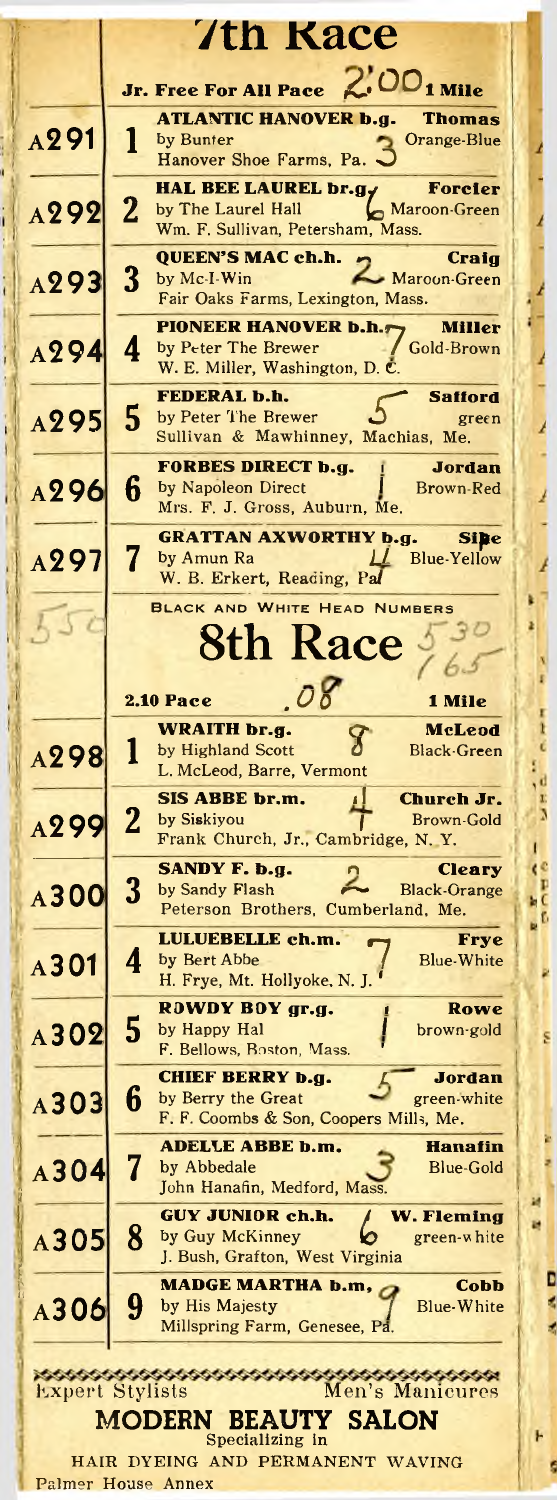#### *Drink* **OL<sup>D</sup> READING**

**ALE**

**PILSNER BEER**

\*\*\*\*\*\*\*\*\*\*\*\*\*\*\*\*\*\*\*\*\*\*\*\*\*\*\*\*\*

"ONE OF AMERICA'S FIVE BEST" Served exclusively At This Track *Distributed by*

# **Atlantic Distributors**

**BIDDEFORD, MAINE**

You won't Lose a Bet if You Pick

### **FOX LUMBER**

—for your—

LUMBER & BUILDING MATERIALS

#### **N. T. FOX CO., INC.**

24 MORRILL STREET

PORTLAND

—Yards at—

Portland — Brunswick — Kennebunk — Westbrook MAINE'<sup>S</sup> MOST FAMOUS HOSTELRY

## **THE FALMOUTH**

HEADQUARTERS

AAA ROTARY 200 Rooms-Baths Reasonable Rates Visit our Grill Room, Cocktail Lounge and Dining Room

— Garage Connections —

Dancing Every Evening in our Large, Cool, Comfortable Cocktail Lounge. C. L. Ridlon, Mgr.

# **ED. DELORGE BAKING CO., INC.**

BIDDEFORD, MAINE

BAKERS OF ROLLS BEING SERVED HERE

 $-Mlso-$ 

#### **PRIZE WINNER BREAD**

"The Loaf in the Orange Wrapper"

\*\*\*\*\*\*\*\*\*\*\*\*\*\*\*\*\*\*\*\*\*\*\*\*\*\*\*\*\*\*\*\*\*\*\*\*\*\*

\*\*\*\*\*\*\*\*\*\*\*\*\*\*\*\*\*\*\*\*\*\*\*\*\*\*\*\*\*\*\*\*\*\*\*\*\*

**Where Thoroughbreds Meet**

### **PETER'S RESTAURANT**

Sea Food, Shore Dinners, Steaks, Chops and Chicken Dinners. Also Specialties Salads.

#### **We Serve ALE and BEER**

HOTEL WHITEHALL, OLD ORCHARD BEACH, ME. Opp. Railroad Station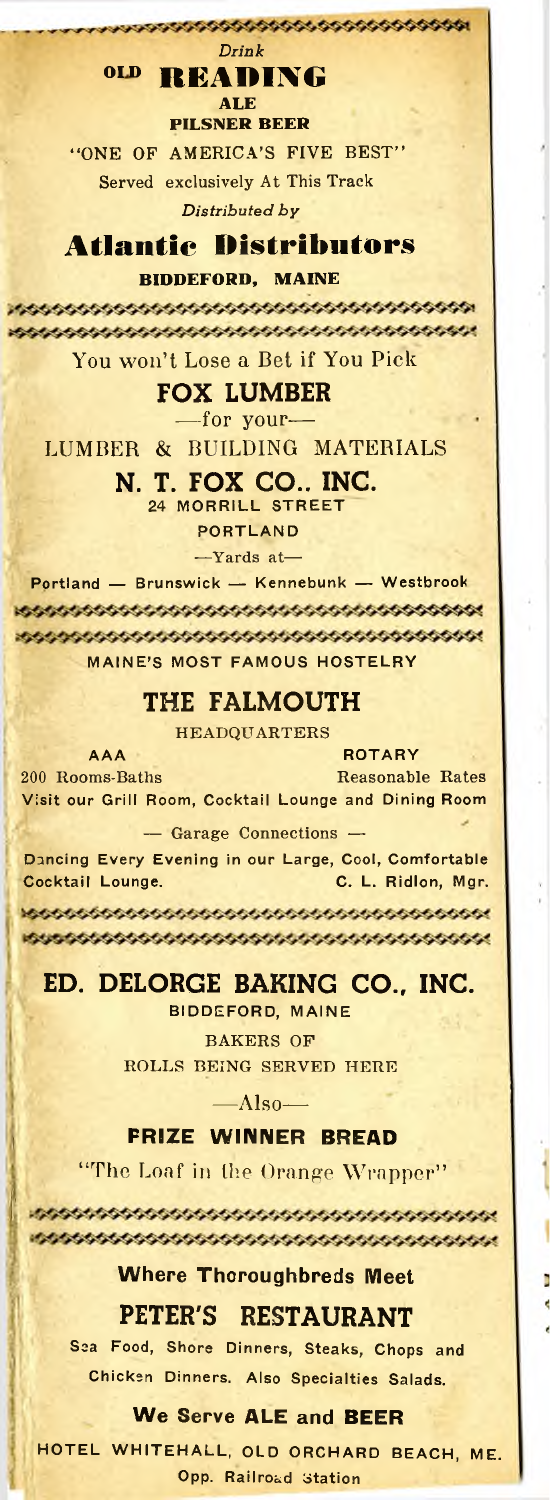|                               |                | <b>9th Race</b>                                                                |
|-------------------------------|----------------|--------------------------------------------------------------------------------|
|                               |                |                                                                                |
|                               |                | <b>Handicap Trot Purse \$1,200</b><br>1 Mile                                   |
| Scratch                       |                | <b>JAVADALE ch.g.</b><br>Palin                                                 |
| A 307                         | l              | by Abbedale<br>green-white<br>E. M. Stout, Pontiac, Mich.                      |
| <b>Seratch</b>                |                | <b>SYMBOL GANTLE blk.h.</b><br><b>Miller</b>                                   |
| A <sub>308</sub>              | 2              | by Symbol S. Forest<br>gold-brown<br>W. E. Miller, Washington, D. C.           |
| 40 ft                         | 3              | DALE HANOVER b.h.<br><b>Pownall</b><br>Yellow-Red-Blue<br>by Guy Mckinney      |
| A 309                         |                | E. T. Gerry, Old Westbury, N.Y.                                                |
| <b>80 ft</b>                  |                | LONG KEY b.h.<br>White                                                         |
| A310                          | 4              | <b>Black-White</b><br>by Peter Volo<br>E. J. Merkle, Columbus, Ohio            |
| <b>80 ft</b>                  |                | <b>REMUS b.h.</b><br>W. Fleming                                                |
| A 31 1                        | 5              | by Protector<br>green-white<br>Short Stables, Columbus, Ohio                   |
| 80 ft                         |                | <b>BRAVO b.h.</b><br>D. Miller                                                 |
| A 312                         | 6              | by Volomite<br>green-gold<br>George F. Benham, Cedarhurst, L.I.                |
| <b>STABLE</b><br><b>80 ft</b> |                | <b>NIBBLE HANOVER b.h.</b><br>Whitney                                          |
| A 312                         | 7              | by Calumet Chuck<br>Blue.red                                                   |
| <b>STABLE</b>                 |                | Aiken Stable, Aiken, S. C.                                                     |
|                               |                | Gross Handicap Not To Exceed 120 Feet<br><b>WINNING HORSE PENALIZED 40 FT.</b> |
|                               |                |                                                                                |
|                               |                |                                                                                |
|                               |                |                                                                                |
|                               |                | <b>RED HEAD NUMBERS</b>                                                        |
|                               |                | 10th Race                                                                      |
|                               |                |                                                                                |
|                               |                | Jr. Free For All Pace<br><b>15-16 Mile</b>                                     |
|                               |                | <b>PIONEER HANOVER b.h.</b><br>Miller                                          |
| A 313                         | l              | by Peter The Brewer<br>Gold-Brown                                              |
|                               |                | W. E. Miller, Washington, D. C.<br>FEDERAL b.h.<br><b>Safford</b>              |
| $A$ 314                       | $\overline{2}$ | by Peter The Brewer<br>green                                                   |
|                               |                | Sullivan & Mawhinney, Machias, Me.                                             |
| A 315                         | $\bf{3}$       | <b>QUEEN'S MAC ch.h.</b><br>Craig<br>by Mc-I-Win<br>Maroon-Green               |
|                               |                | Fair Oaks Farms, Lexington, Mass.                                              |
| A 316                         | 4              | <b>ATLANTIC HANOVER b.g.</b><br><b>Thomas</b><br>by Bunter<br>Orange-Blue      |
|                               |                | Hanover Shoe Farms, Pa.                                                        |
|                               |                | <b>FORBES DIRECT b.g.</b><br>Jordan                                            |
| $A$ 317                       | 5              | by Napoleon Direct<br>Brown-Red<br>Mrs. F. J. Gross, Auburn, Me.               |
|                               |                | HAL BEE LAUREL br.g.<br>Forcier                                                |
| A 318                         | 6              | by The Laurel Hall<br>Maroon-Green<br>Wm. F. Sullivan, Petersham, Mass.        |
|                               |                | <b>GRATTAN AXWORTHY b.g.</b><br>Sike                                           |
| <b>A319</b>                   |                | by Amun Ra<br><b>Blue-Yellow</b><br>W. B. Erkert, Reading, Pa.                 |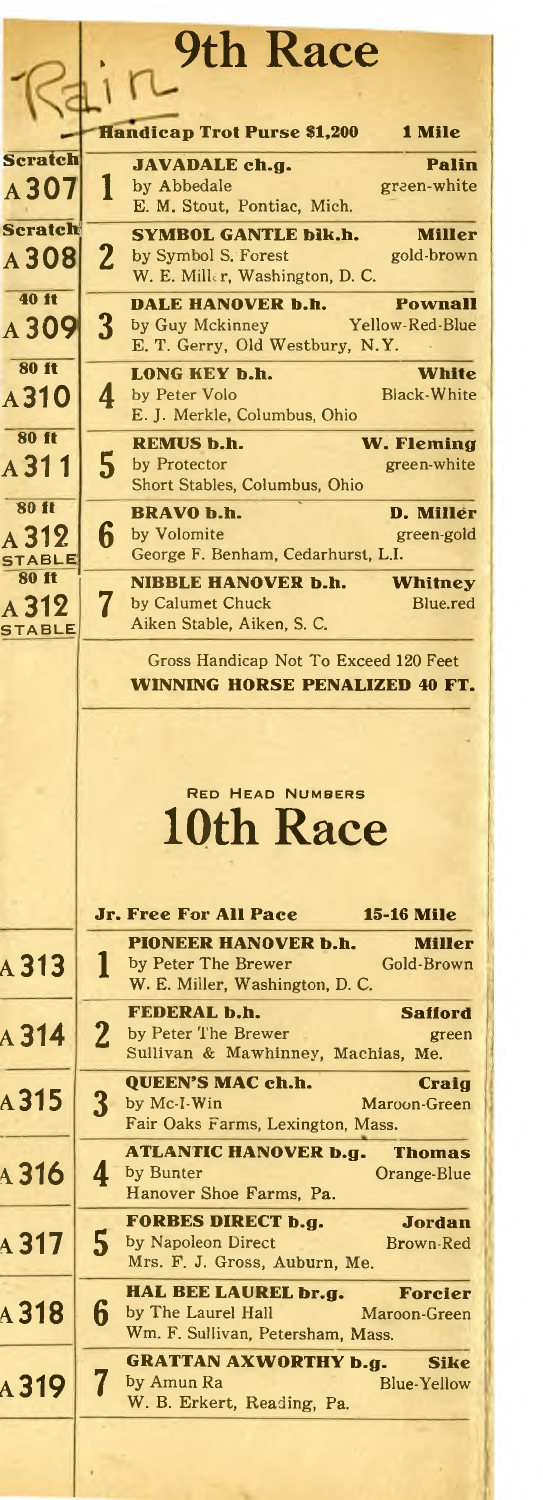|        |         | <b>11th Race</b>                                                                                                             |
|--------|---------|------------------------------------------------------------------------------------------------------------------------------|
|        |         | <b>15-16 Mile</b><br><b>2.10 Pace</b>                                                                                        |
| n      | A 320   | <b>COUNTESS HANOVER b.f.</b><br><b>Thomas</b><br>Orange-Blue<br>1<br>by Sandy Flash<br>Hanover Shoe Farms, Pa.               |
| e<br>r | A321    | <b>MAUD C. GRATTAN b.m.</b><br>Giggey<br>2<br>by Grattan At Law<br>green<br>Stacy Giggey, South Paris, Maine                 |
| n<br>1 | A322    | <b>MARTIN MCKINNEY b.c.</b><br><b>Miller</b><br>$\bf{3}$<br>Gold-Brown<br>by McKinney Guy<br>W. E. Miller, Washington, D. C. |
| ė<br>e | A323    | <b>COUNTESS GRATTON b.m.</b><br>Rodney<br>Red-Black<br>4<br>by Counterpart<br>Kennett & Philbrick, Conway, N.H.              |
| ē<br>j | A324    | LITTLE PAT DALE b.g. W. Fleming<br>5<br>green-white<br>by Hal Dale<br>Short Stables, Columbus, Ohio                          |
| e<br>r | A325    | <b>Sike</b><br>ELMER HANOVER b.h.<br><b>Blue-Gold</b><br>6<br>by Guy McKinney<br>T. L. Gustin, Holicon, Pa.                  |
| d<br>y | A326    | Goodhart<br>HOPE WORTHY LEE b.g.<br>7<br>by Allworthy<br>green.orange<br>W. B. Eckhert, Reading, Pa.                         |
| đ<br>÷ |         |                                                                                                                              |
|        |         |                                                                                                                              |
|        |         |                                                                                                                              |
|        |         |                                                                                                                              |
|        |         | <b>BLACK AND WHITE HEAD NUMBERS</b>                                                                                          |
|        |         |                                                                                                                              |
|        |         | 12th Race                                                                                                                    |
|        |         | <b>15-16 Mile</b><br><b>2.10 Pace</b>                                                                                        |
|        | A327    | ROWDY BOY gr.g.<br>Rowe<br>brown-gold<br>I<br>by Happy Hal<br>F. Bellows, Boston, Mass.                                      |
| d<br>ī | A 328   | <b>MADGE MARTHA b.m,</b><br>Copp<br>$\mathbf{2}$<br>Blue-White<br>by His Majesty<br>Millspring Farm, Genesee, Pa.            |
| ī      | A329    | SANDY F. b.g.<br>Cleary<br>3<br><b>Black-Orange</b><br>by Sandy Flash<br>Peterson Brothers, Cumberland, Me.                  |
|        | A330    | <b>W. Fleming</b><br><b>GUY JUNIOR ch.h.</b><br>4<br>by Guy McKinney<br>green-white<br>J. Bush, Grafton, West Virginia       |
|        | $A$ 331 | <b>McLeod</b><br>WRAITH br.g.<br>5<br><b>Black-Green</b><br>by Highland Scott<br>L. McLeod, Barre, Vermont                   |
|        | A332    | <b>SIS ABBE br.m.</b><br>Church Jr.<br>6<br><b>Brown-Gold</b><br>by Siskiyou<br>Frank Church, Jr., Cambridge, N.Y.           |
|        | A333    | <b>CHIEF BERRY b.g.</b><br>Jordan<br>7<br>by Berry the Great<br>green-white<br>F. F. Coombs & Son, Coopers Mills, Me.        |
|        | A334    | <b>ADELLE ABBE b.m.</b><br><b>Hanafin</b><br>8<br>Blue-Gold<br>by Abbedale<br>John Hanafin, Medford, Mass.                   |

ľ

l

 $\ddot{\phantom{0}}$ 

ı

**START &** 

**Holla** 

í

 $\frac{1}{1}$ 

 $\overline{1}$ 

 $\overline{1}$ 

 $\overline{1}$ l,

 $\frac{1}{1}$ 

 $\overline{1}$ 

 $\frac{1}{1}$ 

,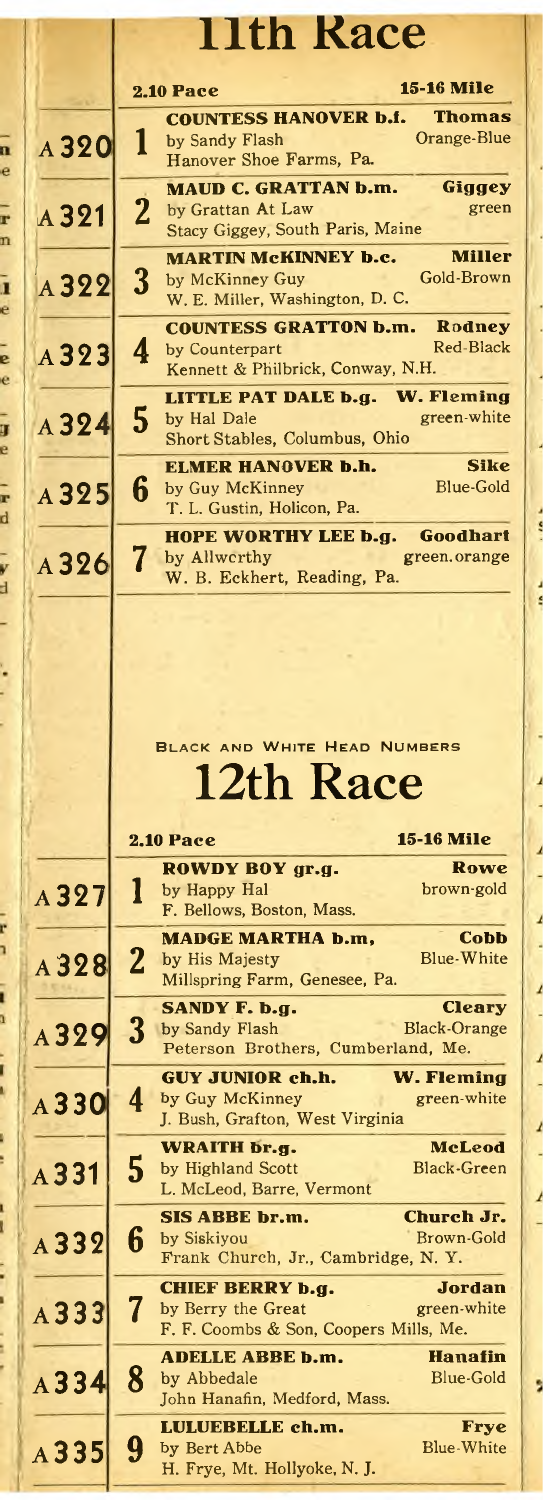